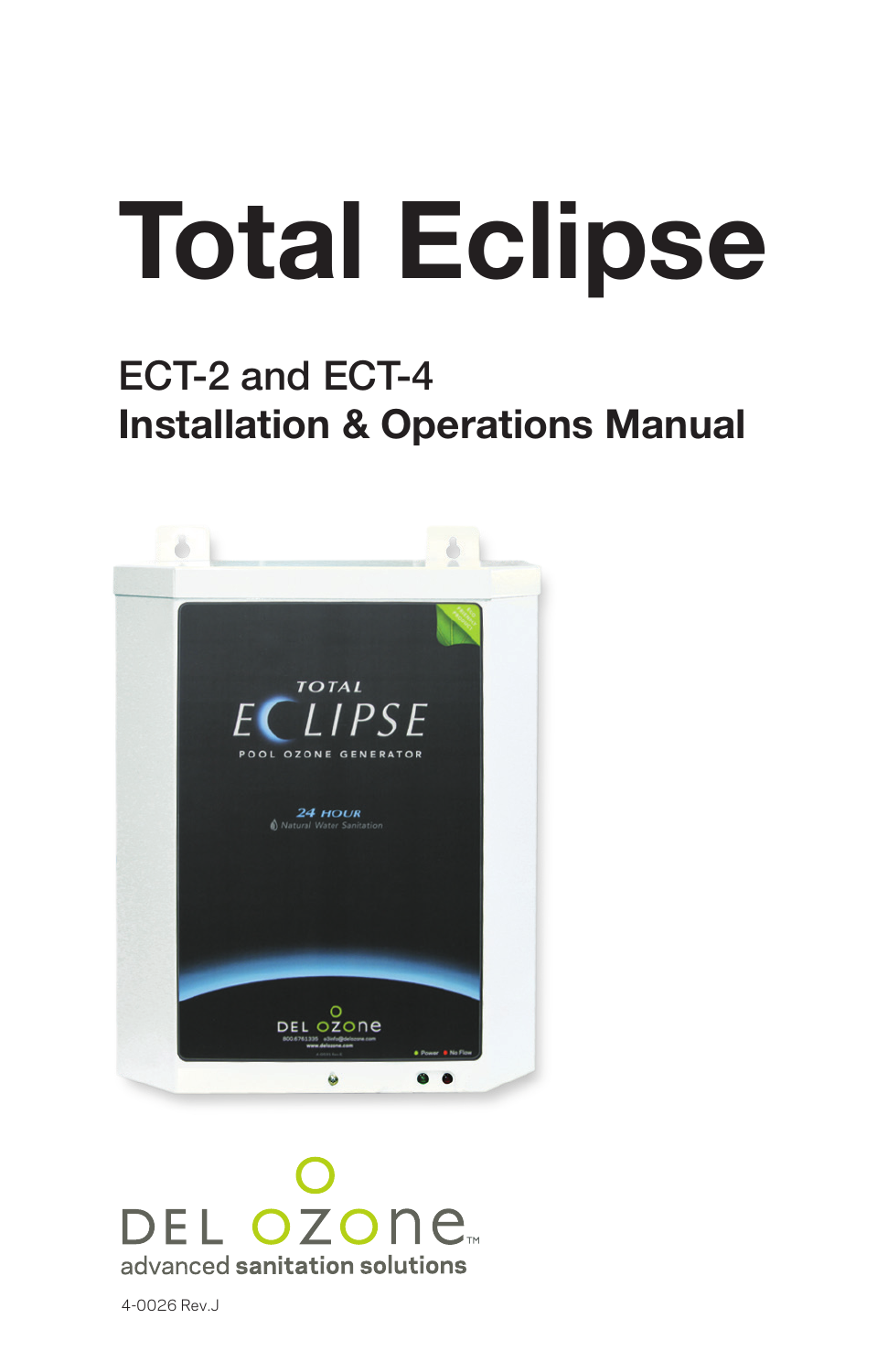# IMPORTANT SAFETY INSTRUCTIONS

## READ AND FOLLOW ALL INSTRUCTIONS.

- Read this manual completely before attempting installation.
- All permanent electrical connections should be made by a qualified electrician.
- For cord and plug-connected units, connect to a grounded, grounding type receptacle only. If the Total Eclipse™ electrical connection is to be attached to the pool controls, be sure the pool controls are protected by a Ground Fault Circuit Interrupter (G.F.C.I.). If the Total Eclipse™ is connected to an independent electrical supply, then a G.F.C.I. must be installed between the Total Eclipse™ and the electrical supply.
- Do not bury cord.
- Warning To reduce the risk of electrical shock, replace damaged cord immediately.
- A pressure wire connector is provided on the outside of the unit to permit connection to a minimum No. 8 AWG (8.4 mm2) solid bonding conductor between this point and any grounded metal equipment, grounded metal enclosures of electrical equipment, metal water pipes, or conduit within five (5) feet (1.5m) of the unit as needed to comply with local requirements.
- Install at least 5 feet (1.5 meters) from wall of pool water using nonmetallic tubing. It is highly recommended that the ozone generator be installed at least one (1) foot above the water level to prevent water from contacting electrical equipment. Install in accordance with the installation instructions.
- Follow all applicable electrical codes.
- Electric shock hazard. Be sure to turn power OFF and disconnect from power source before any service work is performed. Failure to do so could result in serious injury or death.
- The Total Eclipse™ must be installed in an outdoor location, or indoors in a forced air ventilated room, and installed so that the orientation is exactly as shown in Figure 1. Install to provide water drainage of generator to protect electrical components.
- Mount the Total Eclipse™ so that it is inaccessible to anyone in the pool. Never attempt any servicing if the unit is wet.
- Plastic ozone supply tubing is inside the Total Eclipse™. Never replace this tubing with metal tubing.
- Warning Short-term inhalation of high concentrations of ozone and long term inhalation of low concentrations of ozone can cause serious harmful physiological effects. DO NOT inhale ozone gas produced by this device.
- For your safety, do not store or use gasoline, chemicals or other flammable liquids or vapors near this or any other appliance.

# SAVE THESE INSTRUCTIONS!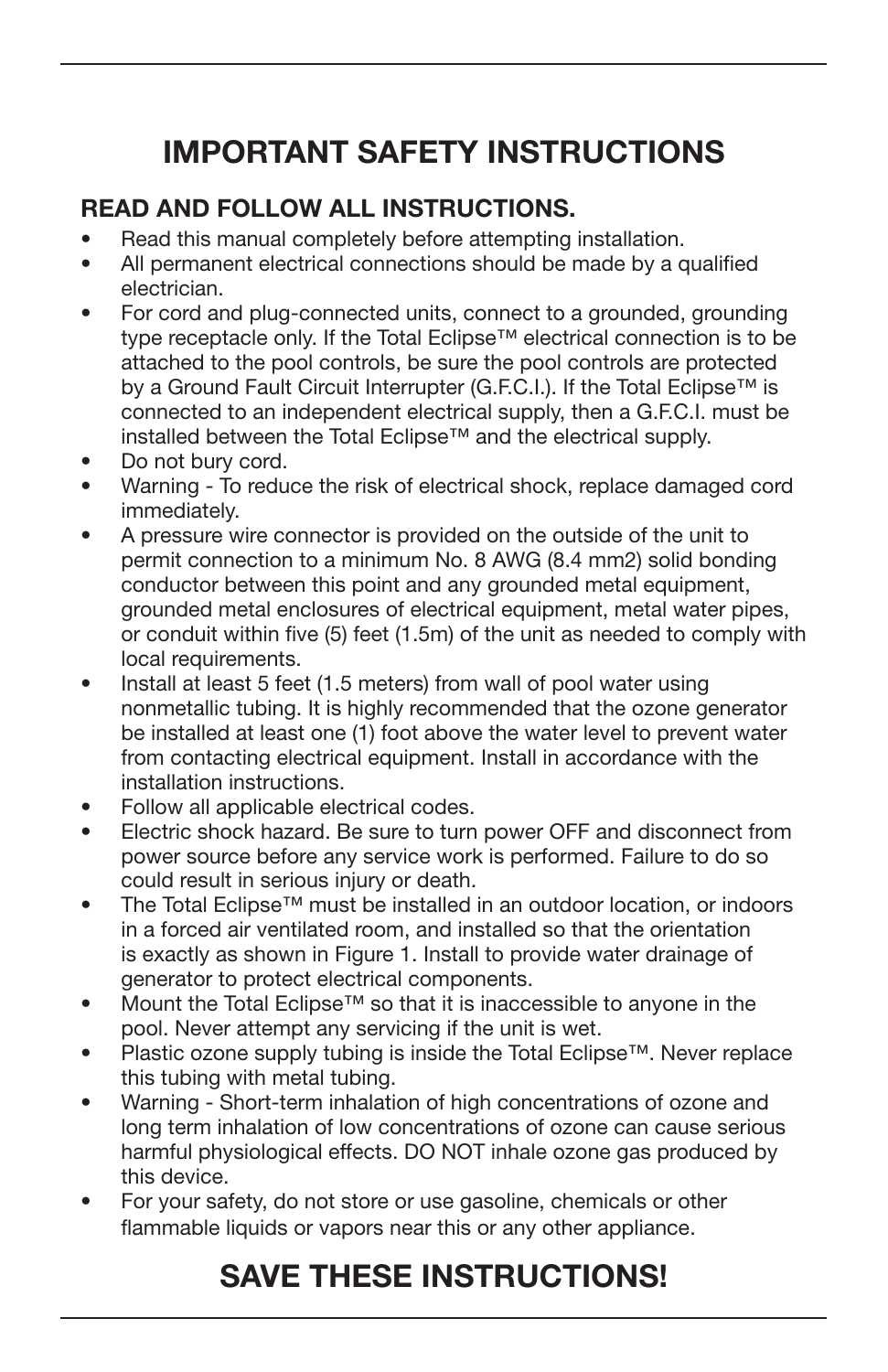# **TABLE OF CONTENTS**

| <b>SECTION 1 General Information</b>                          |  |
|---------------------------------------------------------------|--|
|                                                               |  |
|                                                               |  |
| <b>SECTION 2 Installation &amp; Operation</b>                 |  |
|                                                               |  |
|                                                               |  |
|                                                               |  |
|                                                               |  |
| <b>SECTION 4 Replacement Parts &amp; Ordering Information</b> |  |
|                                                               |  |
|                                                               |  |
| <b>APPENDIX A Warranty</b>                                    |  |
|                                                               |  |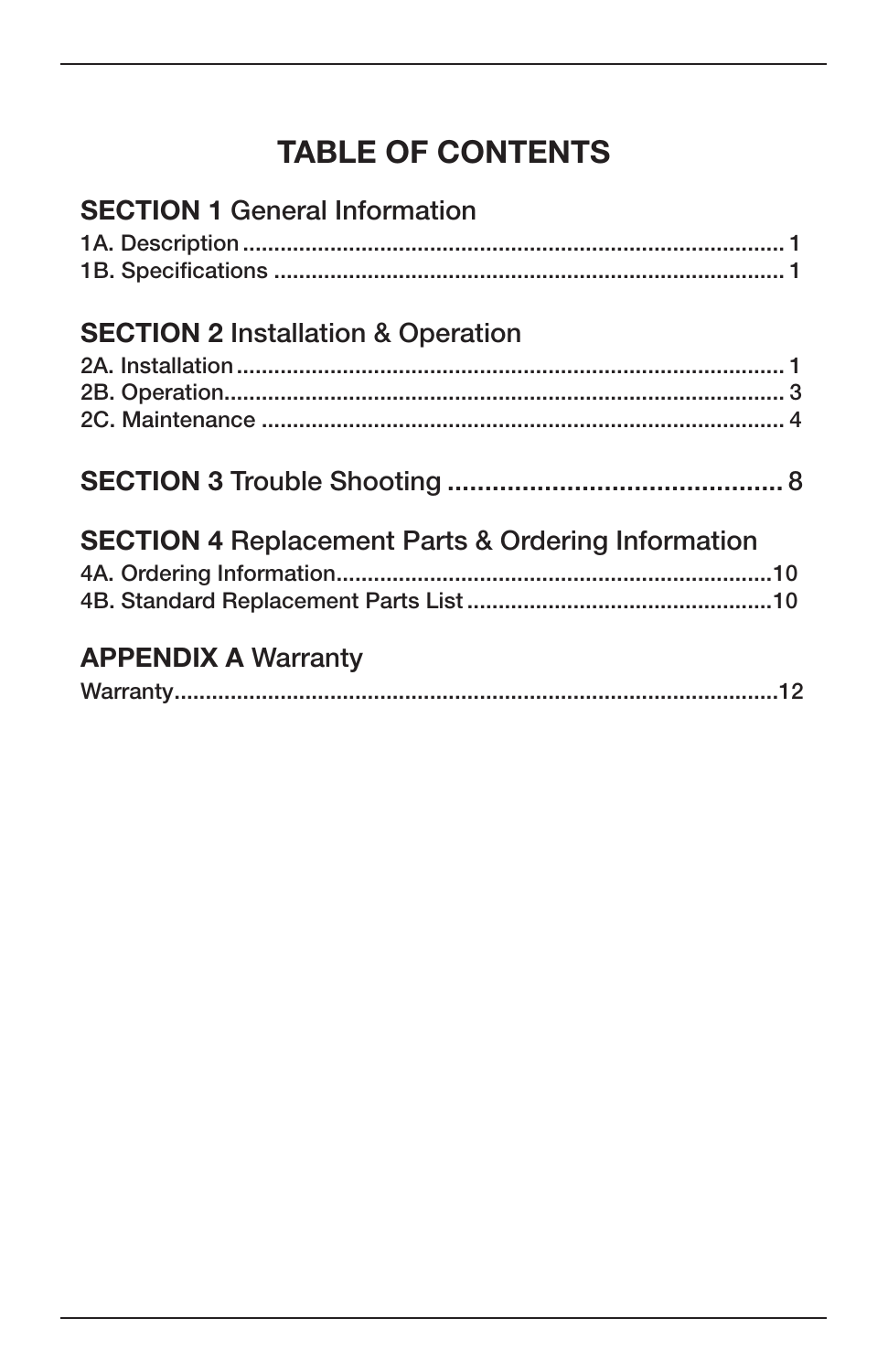# SECTION 1 General Information

## 1A. Description

The Total Eclipse is designed to recirculate pool water while injecting ozone 24 hours a day. With the Total Eclipse you will maximize your ozone effectiveness while minimizing your operating costs. The Total Eclipse provides efficient, cost effective, continuous ozone production.

## 1B. Specifications

- Wall Mount 17" H x 14" W x 7" D
- Advanced Plasma Gap (Ozone) Technology
- 0.5 gr/hr (ECT-2)/ 1.0 gr/hr (ECT-4) ozone output applied to 5 gpm nominal
- 24 hour operation independent of pool equipment
- $\bullet$  120V · 50/60Hz · 192W
- 240V · 50/60Hz · 192W
- Built-in 1/20 hp recirculation pump, 5 gpm, 20 psi max
- Complete with internal injector
- Inline flow switch and check valve for protection of pump and ozone modules

# SECTION 2 Installation & Operation

#### 2A. Installation

The most common pool and pool/spa configurations are discussed in this manual. For additional installation options or questions on your specific installation, please contact DEL Ozone at 805-541-1601, extension 249.

- 1. The Total Eclipse w be connected to a G.F.C.I. protected 120V/240V outlet providing continuous power.
- 2. Mount the Total Eclipse in a clean, protected area.
	- a. Install the Total Eclipse at least one (1) foot above water level, and no higher than eight feet above the pool's main pump.
	- b. In some installations, the top of the Total Eclipse cabinet can be mounted up to 36 inches below the surface of the water. If installed below the surface of the water, isolation valves must be provided as a safeguard in case of prolonged loss of power where water seepage past check valves can occur.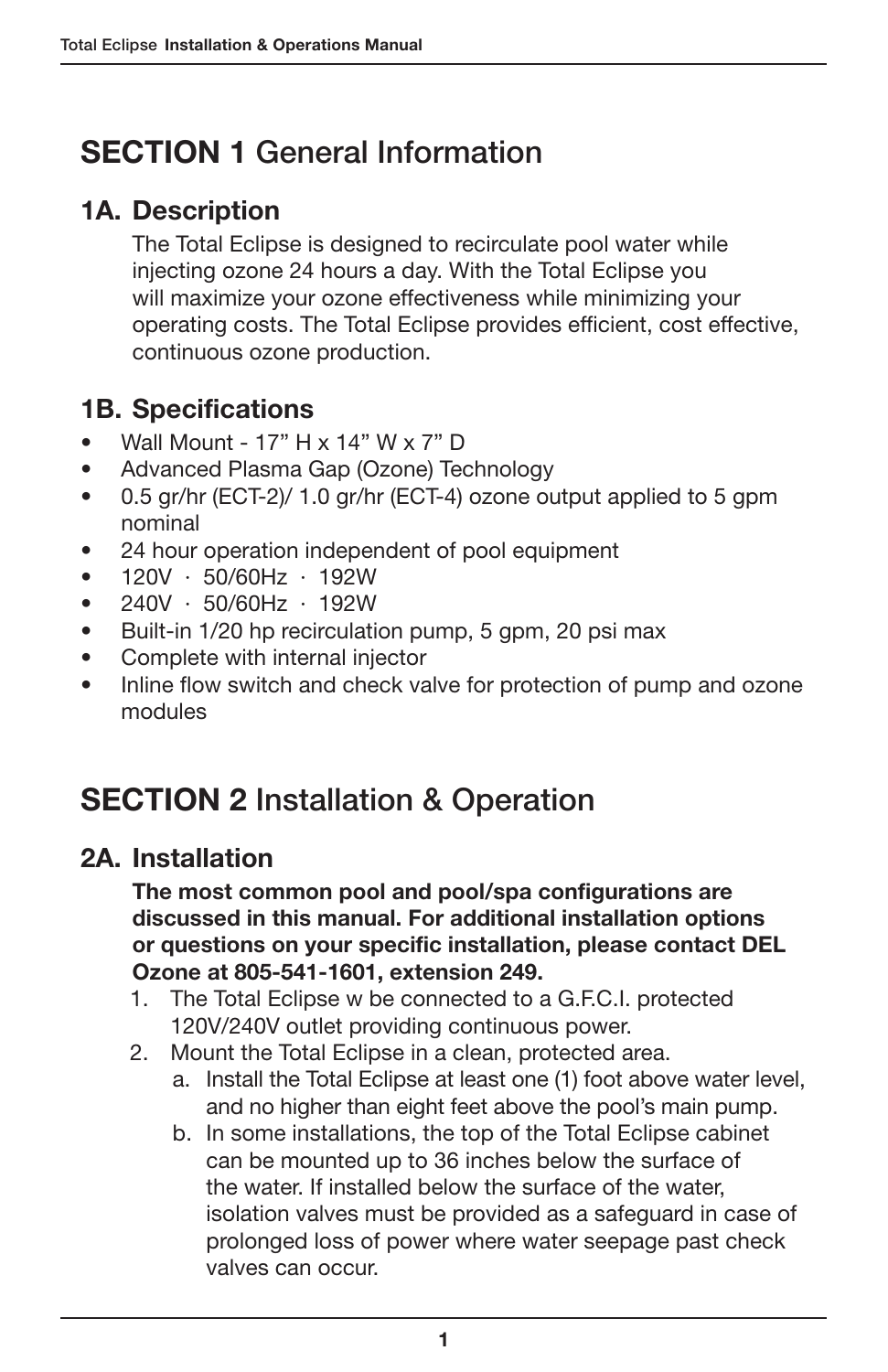#### NOTE: Exceeding the recommended elevations may affect the water circulation rate (i.e. Total GPM/ozone delivery).

- c. Even though the Total Eclipse is designed for outdoor use, care should be taken when choosing a mounting location. To protect your investment, mount the Total Eclipse where it is protected from the elements (direct sun, rain, dirt), completely sheltered if possible while providing adequate ventilation.
- 3. Install 3/4" PVC piping for circulation of pool water, as shown in Figure 1.
	- a. Smaller diameter pipe will increase dynamic pressure loss, possibly causing inefficient or faulty operation of the unit.
	- b. Pipe larger than 3/4" may be used if necessary. However, in a larger diameter pipe larger air bubbles will collect, causing gurgling at the pool. Avoid long pipe runs. Elbows, tees, and sharp bends in the piping should be avoided when possible.
	- c. Plumbing an independent return line from the Total Eclipse is highly recommended. Bubble formation and gurgling may occur otherwise.

#### NOTE: Air bubbles in the system can be removed by installing a DEL MDV-20. Contact your local dealer or visit DEL's website at www.delozone.com for details.

4. For optimum ozone distribution, the ozonated water should be returned back to the pool through a dedicated pipe in the bottom of the pool. If it is not possible to install with the dedicated return to the bottom of the pool, then install the Total Eclipse as shown in Figures 2, 3, or 4 based on the specific configuration of your system. These installation figures cover the following installation types: Figure 2–existing pools with in-floor cleaning system (ICS); Figure 3–existing pool/spa combination without in-floor cleaning system; Figure 4–existing pool/spa combination with in-floor cleaning system.

In case you are building a new pool with an ICS or a new pool/ spa combination with or without an ICS follow these general guidelines:

a. Plumb the Water Inlet to the Total Eclipse as shown in Figures 2, 3, and 4,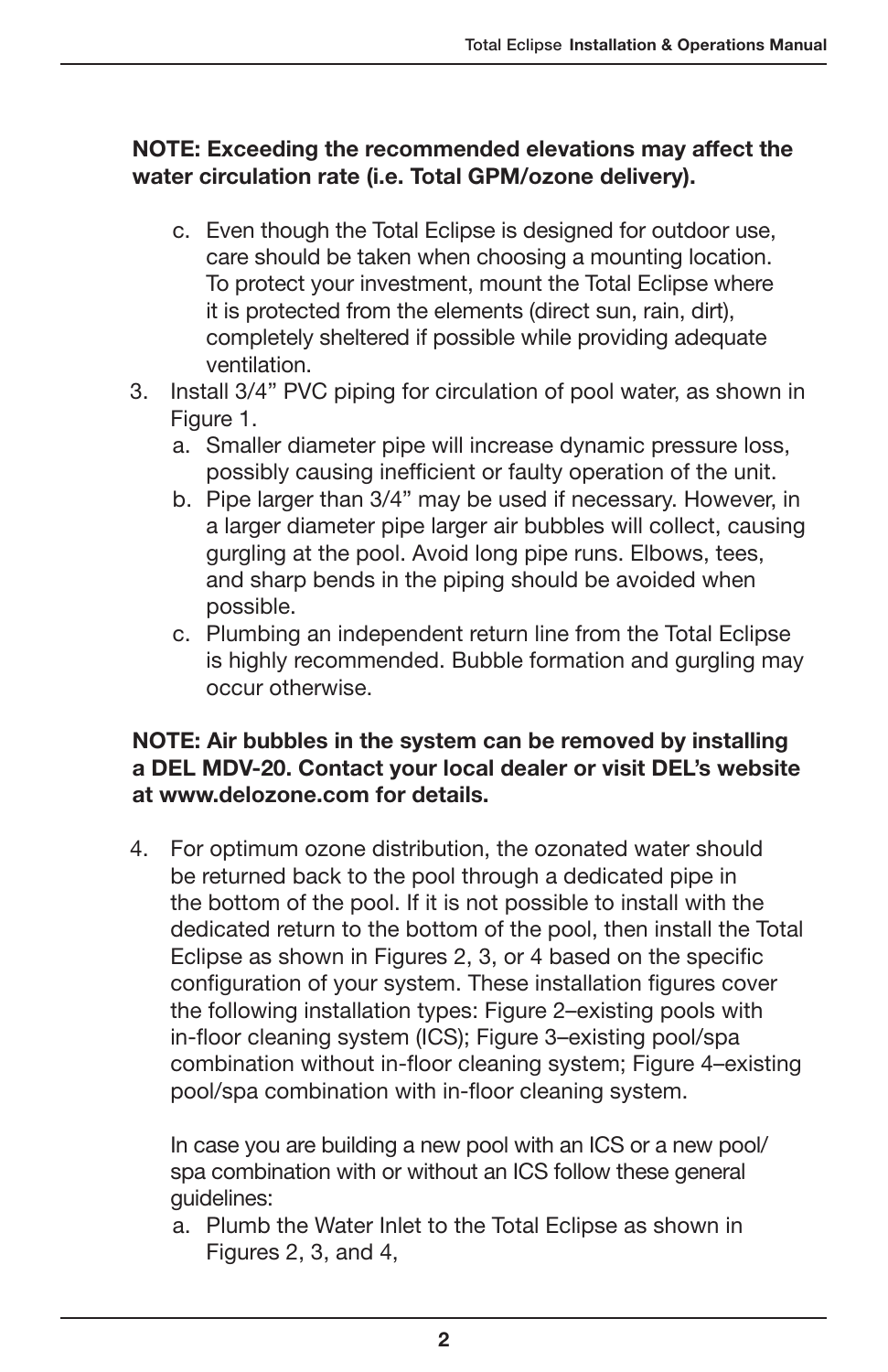- b. Plumb the Water Return out of the Total Eclipse as a dedicated line to the bottom of the pool as shown in Figure 1.
- c. The recommended location to plumb the Total Eclipse inlet "T" is after the filter and before the heater.

NOTE: If returned directly to the skimmer, the ozonated water will be drawn back into the filtration system and will not mix with the pool water as effectively. If returned to the main return line, the line pressure (back-pressure) could cause a loss of suction and stop ozone from being mixed with the water, causing large bubbles to be trapped and released into the pool

5. Ensure that the provided variable rate check valve is installed at the location and in the direction shown in the relevant figure.

#### NOTE: An installed check valve will not affect the Total Eclipse if the check valve's opening pressure is 1lb. or less.

- 6. In all cases the return should be in the pool bottom or as low as possible on the pool wall.
- 7. When winterizing takes place, installation of the unions as shown in Figures 1-4 is necessary. If no winterizing will take place, unions are still included to facilitate unit removal if necessary.

## 2B. Operation

Once the Total Eclipse has been properly installed, simply plug the unit into a 120V / 240V G.F.C.I. protected outlet. Turn the main pump on to its normal timed cycle. The Total Eclipse will detect flow from the main pump and start automatically. The Total Eclipse will continue running when the main pump cycles off. If water flow is lost to the unit for any reason, the unit will shut down to protect the internal pump. If power is lost, the unit will shut down until power is restored to the main pump and the Total Eclipse. Once the main pump cycles on, flow will be restored to the Total Eclipse and it will begin running.

Indicator Lights: There are two lights, green and red, on the front of the unit. The green light indicates when there is power to the unit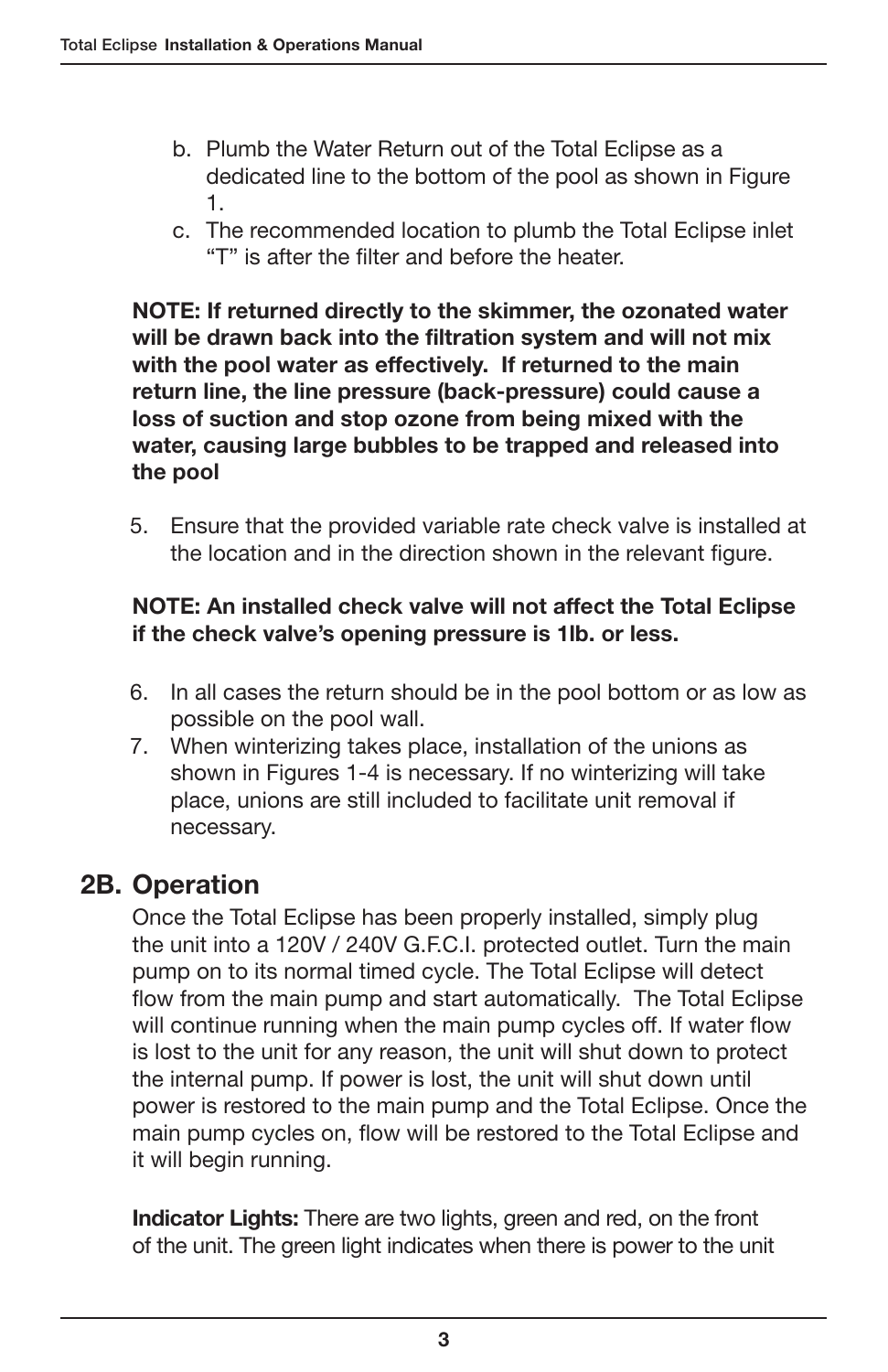(when the unit's power cord is plugged in to an electrical outlet). The red light indicates when there is no water or ozone flow within the unit.

NOTE: When you initially plug in the Total Eclipse the red light will be on. As soon as flow is initiated through the unit, via the main circulation pump, the red light will go out, indicating that the unit is operating properly.

#### 2C. Maintenance - Refer to Figure 5

#### 2C 1. Ozone Module Replacement

The Ozone Module consists of a power supply and ozone cell. The Ozone modules have a life expectancy of 15,000 hours (approximately two years for continuous use and five years for seasonal use).

- 8. Turn off electrical power and unplug Total Eclipse.
- 9. Remove the ozone generator from its support if access is limited.
- 10. Remove Total Eclipse cover by removing the (3) Phillips head screws that attach cover to generator base.
- 11. Remove (1) Phillips head screw that holds Ozone Power Supply to the Module Mounting plate.
- 12. Remove Air Filter by pulling filter away from Ozone Cell then pull ozone cell out of oz module manifold.
- 13. Disconnect the Ozone Power Supply by pulling the Wire Connector apart from the wire harness.
- 14. Reverse process to install new Ozone Module.

#### 2C 2. Check Valve Replacement

The ozone check valve should be replaced annually to avoid back flooding issues.

- 1. To replace Ozone Check Valve remove the two black hose clamps and pull the tubing away from the check valve.
- 1. Reverse the process to install new check valve being careful to note flow direction of Check Valve (arrow points toward the injector).

#### 2C 3. Air Filter Replacement

The air filter should be replaced when replacing the ozone modules or sooner if necessary in dusty environments.

- 1. To replace air filter pull filter away from ozone cell.
- 2. Reverse process to install new filter.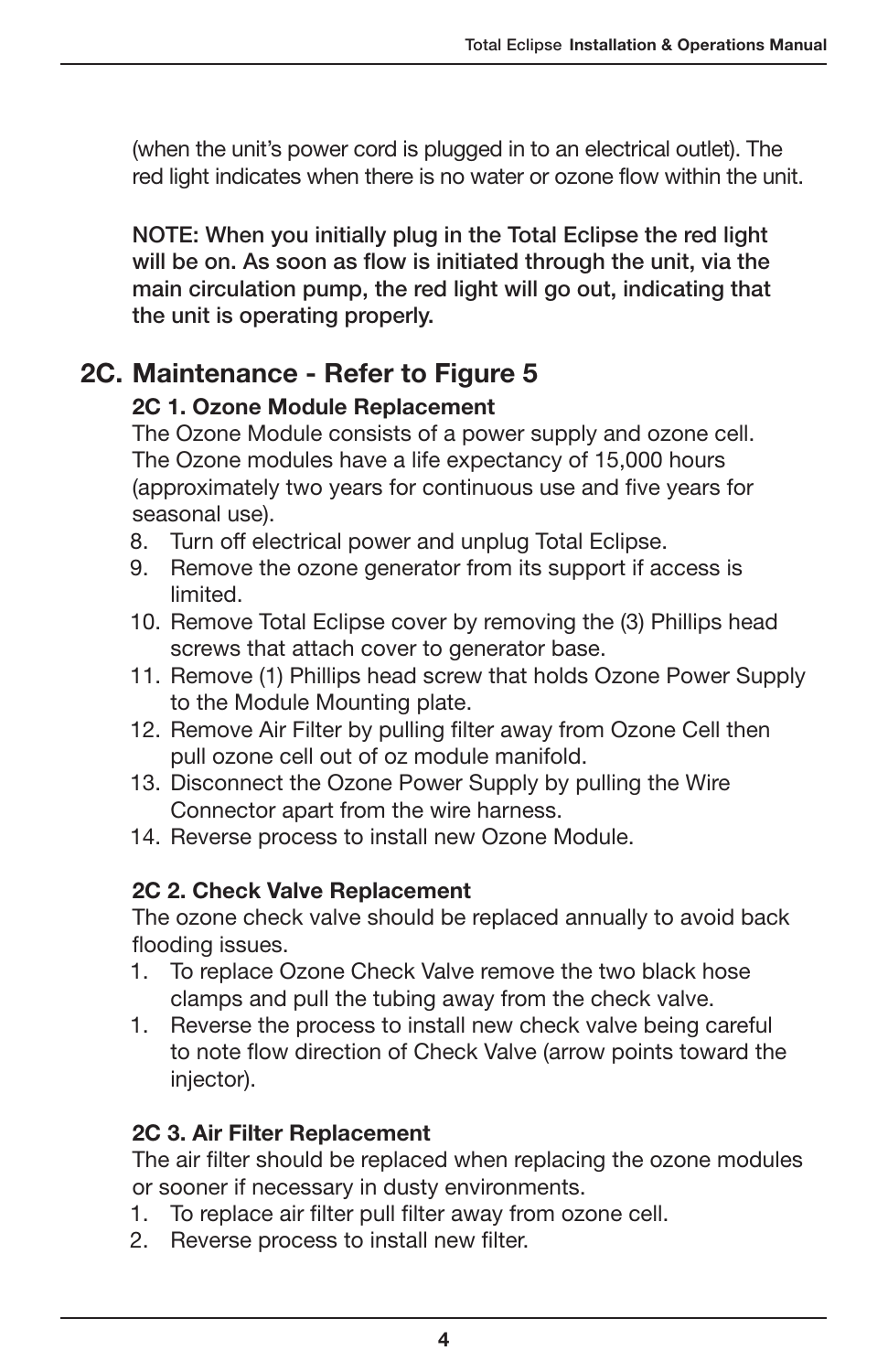## Common Installation Diagrams

NOTE: The following two-dimensional diagrams are for illustration purposes only, indicating the required key components. Plumbing orientation (i.e. depth below ground) may vary from pool to pool.



Figure 1: New Pool



Figure 2: Existing Pool with Infloor Cleaning System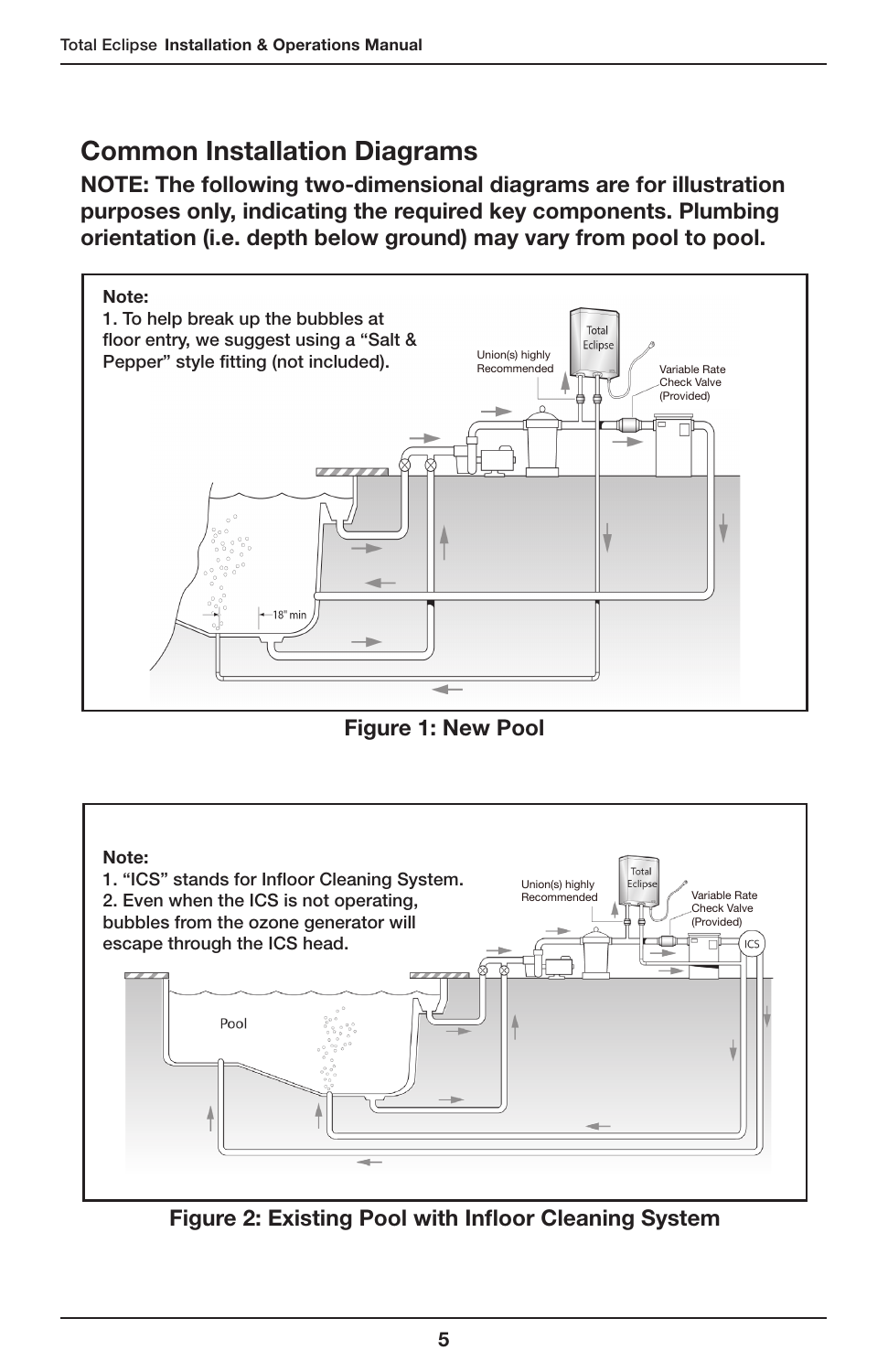

Figure 3: Existing Pool/ Spa Combination without Infloor Cleaning System



Figure 4: Existing Pool/ Spa Combination with Infloor Cleaning System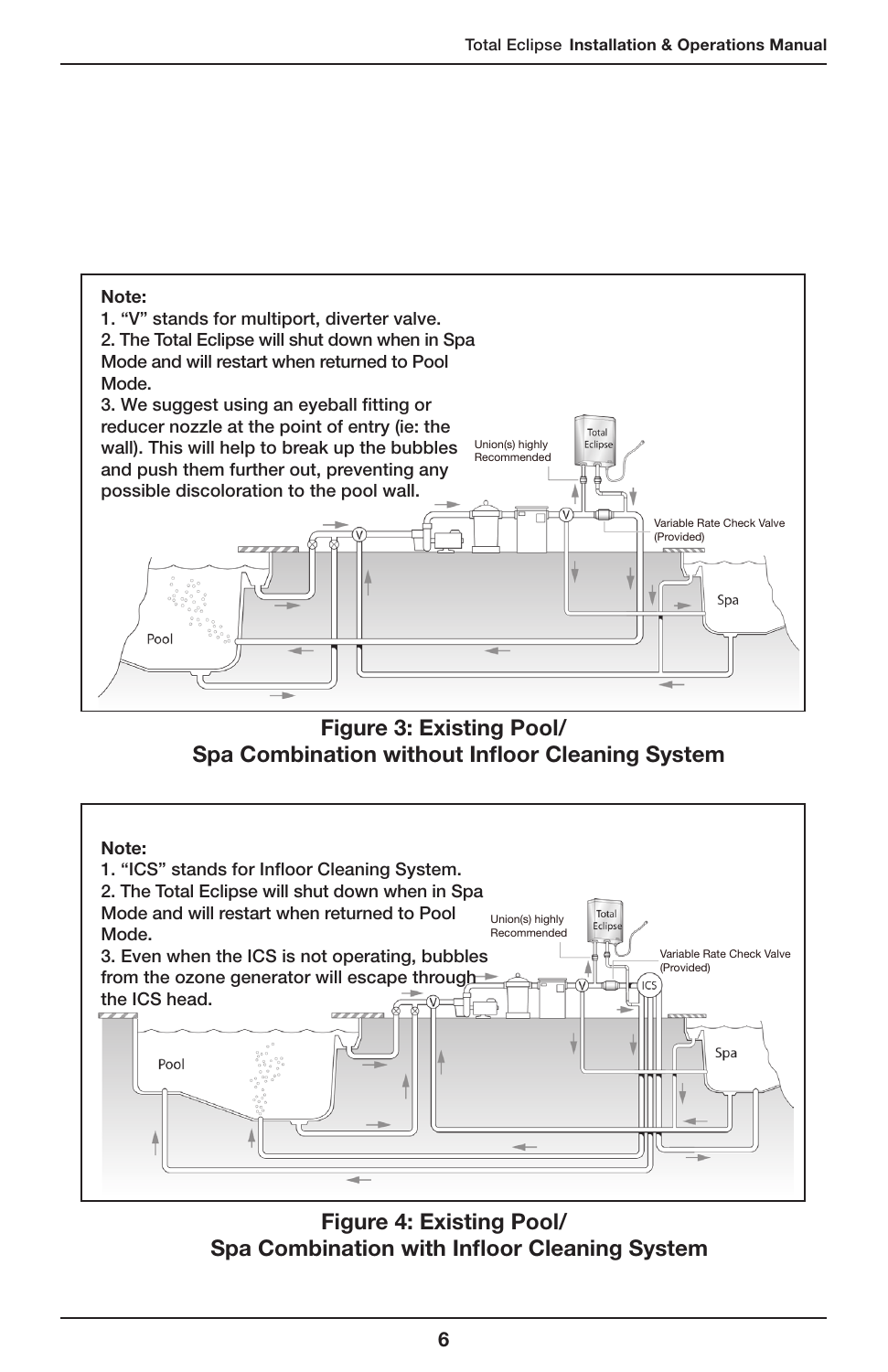

Figure 5: Total Eclipse Component Locations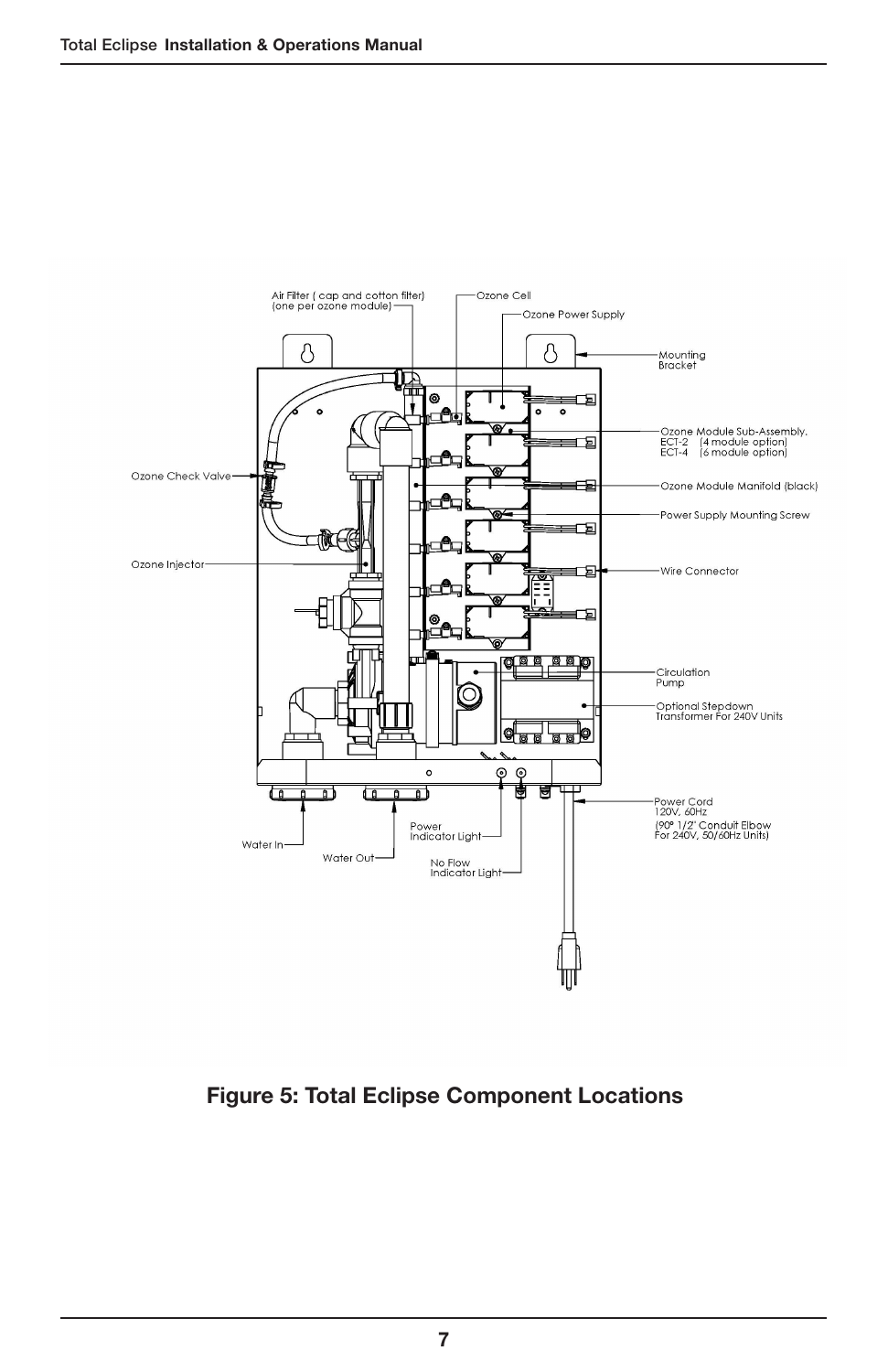#### 2C 4. Winterizing the Total Eclipse

To winterize the Total Eclipse, unscrew the unions connecting it to the inlet and outlet plumbing. The water will drain out of the Total Eclipse and make it ready for winter. Once the water has drained, tighten the unions. When restarting your pool and/or spa equipment, the Total Eclipse will restart itself once water starts flowing through it.

## SECTION 3 Trouble Shooting

- 1. The green light is on, indicating power to the unit; but the red light is also on, and the Total Eclipse won't run.
	- a. Ensure that the 5lb. check valve is plumbed in the main plumbing line after the tee to the water inlet of the Total Eclipse. This creates the pressure in the plumbing to divert the water into the Total Eclipse and prime the pump.
	- b. There could be an air lock trapped in the Total Eclipse. With the pool's main circulation pump running, carefully open the union in the water out line from the Total Eclipse. As water starts to flow out of the union, quickly re-connect it. This will drain the air lock
- 2. The Total Eclipse runs with the main circulation pump, but when the main circulation pump is turned off, the Total Eclipse shuts down immediately or shortly after.
	- a. Ensure that you still have power to the Total Eclipse (green light is on).
	- b. Ensure that your filtration equipment is working properly. The addition of a new sanitation device, like the Total Eclipse, will destroy a great deal of contaminants in the water and leave them to be filtered out. Therefore, you many find it necessary to clean your filter to un-restrict flow to your Total Eclipse.
	- c. Air is seeping into the Total Eclipse, prime is lost at the flow switch, thus shutting down the system.
		- i. Inspect the pool's plumbing for signs of leaks. Water seeping out of a fitting, when the pump is running, means air can seap in when the pump is not running.
		- ii. Inspect the design of the plumbing for traps where air pockets can collect. If an air pocket makes its way to the Total Eclipse, it will disengage the system's flow switch, shutting down the unit.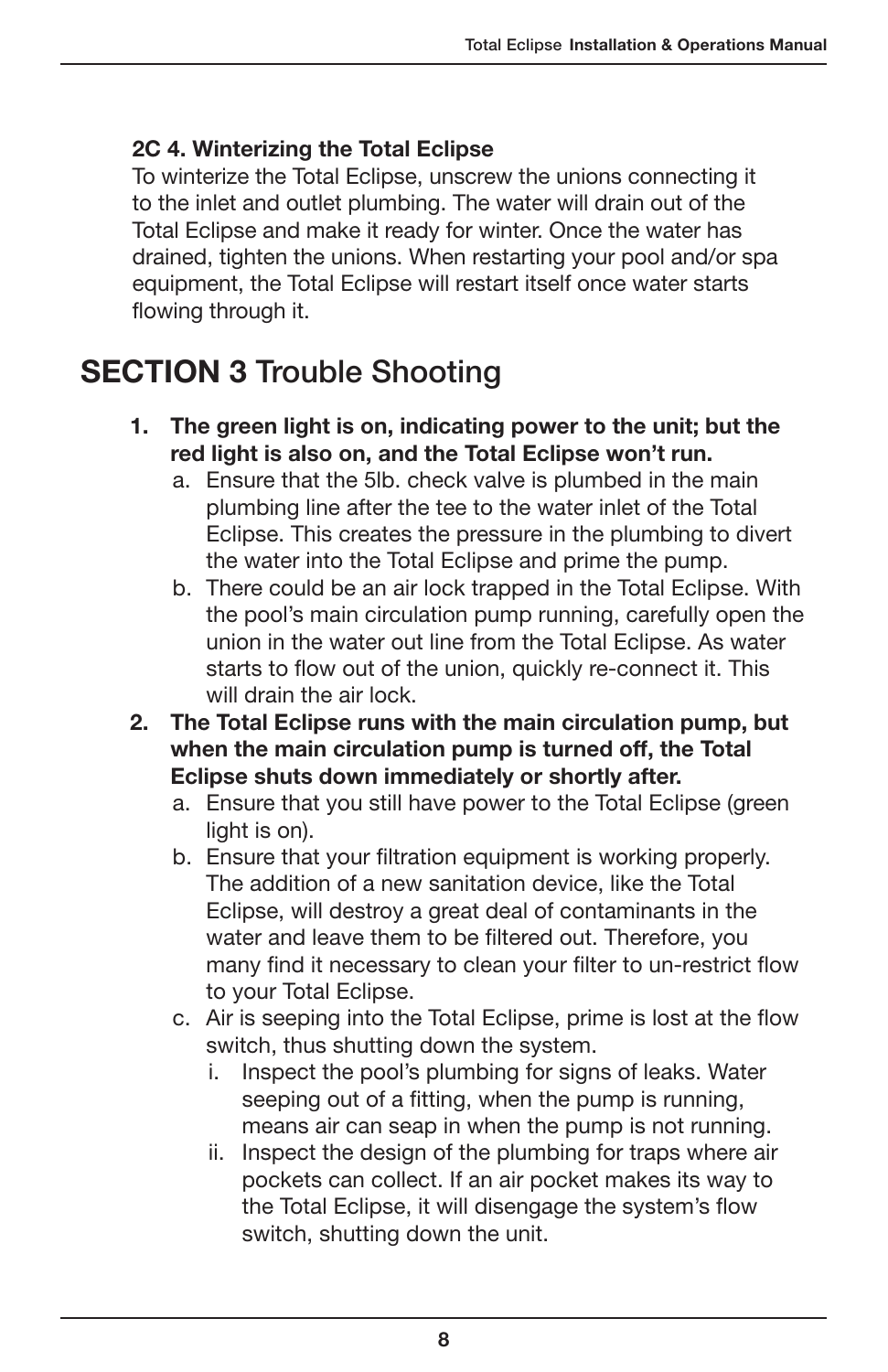d. Ensure that the Total Eclipse is plumbed as described, using a 5lb. check valve at the juncture where the plumbing tees into the Total Eclipse, and returns from the Total Eclipse back into the main plumbing to the pool.

#### 3. The Total Eclipse has become clogged.

When installed as recommended, the Total Eclipse draws in filtered water free of debris. If it does however get clogged, unscrew the base of the expansion fitting and carefully remove the injector. It can be cleaned with vinegar or a mild acid solution.

- 4. The Total Eclipse lost power during a power outage. Once power returns to the main pool pump and the Total Eclipse, it will restart and continue running as soon as flow is detected from the main pool pump.
- 5. The Total Eclipse continues to run when the main filtration system is turned off.

The Total Eclipse is designed to run independent of the main filtration system. When the main pump to the filter system shuts down, the Total Eclipse will continue to run, continuously ozonating the pool water.

6. Bubbles appear in the pool when the unit is running. Some fine bubbles into the pool are normal. To avoid any large bubbles being trapped and released, plumb with a single 3/4" line independently returned to the bottom of the pool. In addition, keep all pipe runs to the pool straight and level using a minimum number of elbows and fittings.

#### NOTE: The collection of air bubbles in the system can be minimized by installing a DEL MDV-20.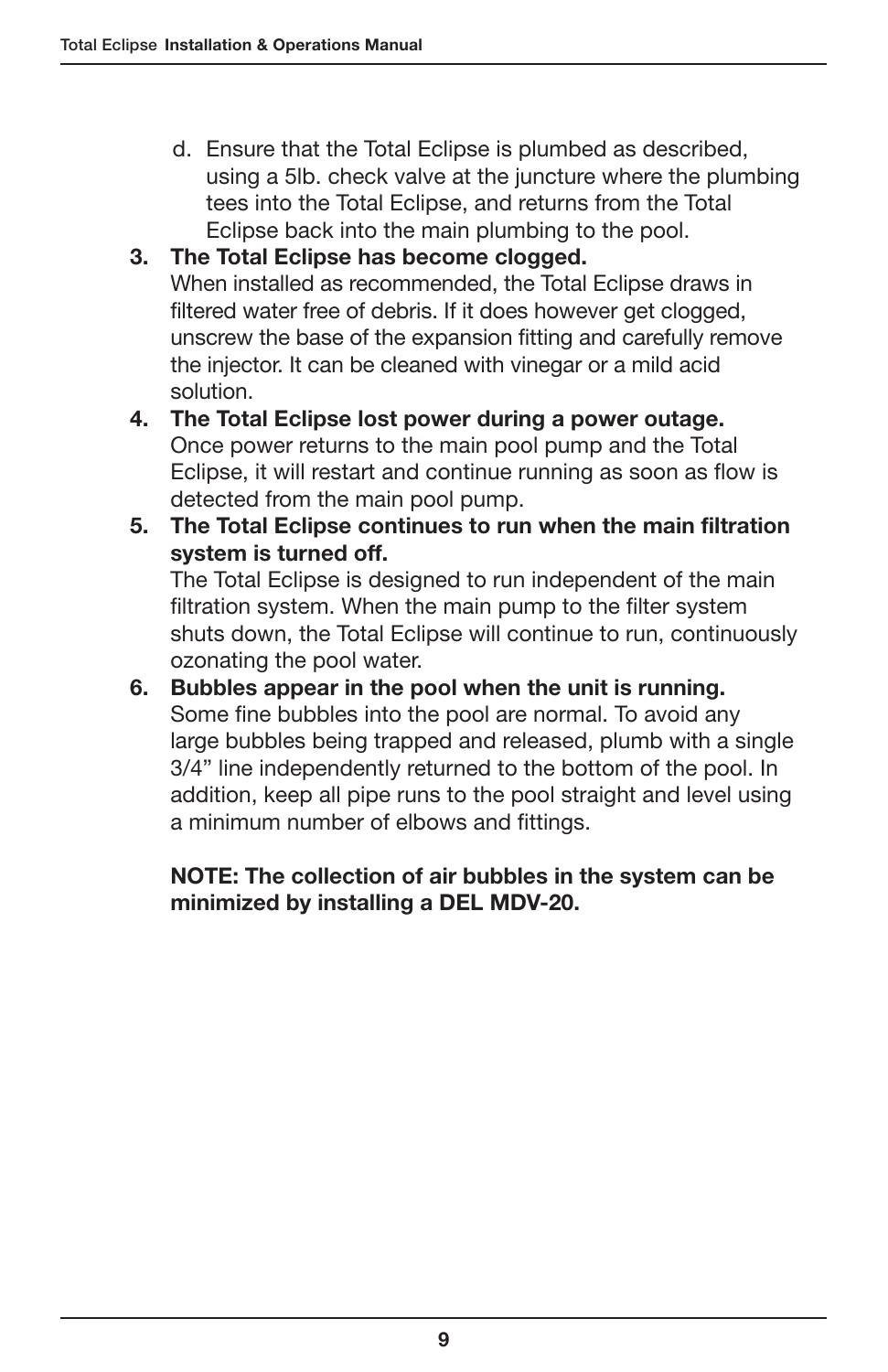# SECTION 4

## 4A. Ordering Information

To locate a dealer nearest you visit www.delozone.com or call DEL at 1-805-541-1601 ext 249.

Be prepared with the following information:

- Name Address
- DEL Model # Date Purchased

#### 4B. Standard Replacement Parts List

1. Ozone Module Sub Assemblies: \* a. ECT-2 Models ..........................9-1094-01 b. ECT-4 Models ..........................9-1094-02 2. Ozone Module ..............................9-1056-01 3. Ozone Check Valve ......................7-1140-01 4. Air Filter ........................................9-0858-01 5. Tubing,Green,PVC ........................7-0594

\*Pre assembled Includes: Ozone Modules, Mounting Plate, Manifold with fittings, Air Filters and Relay.\*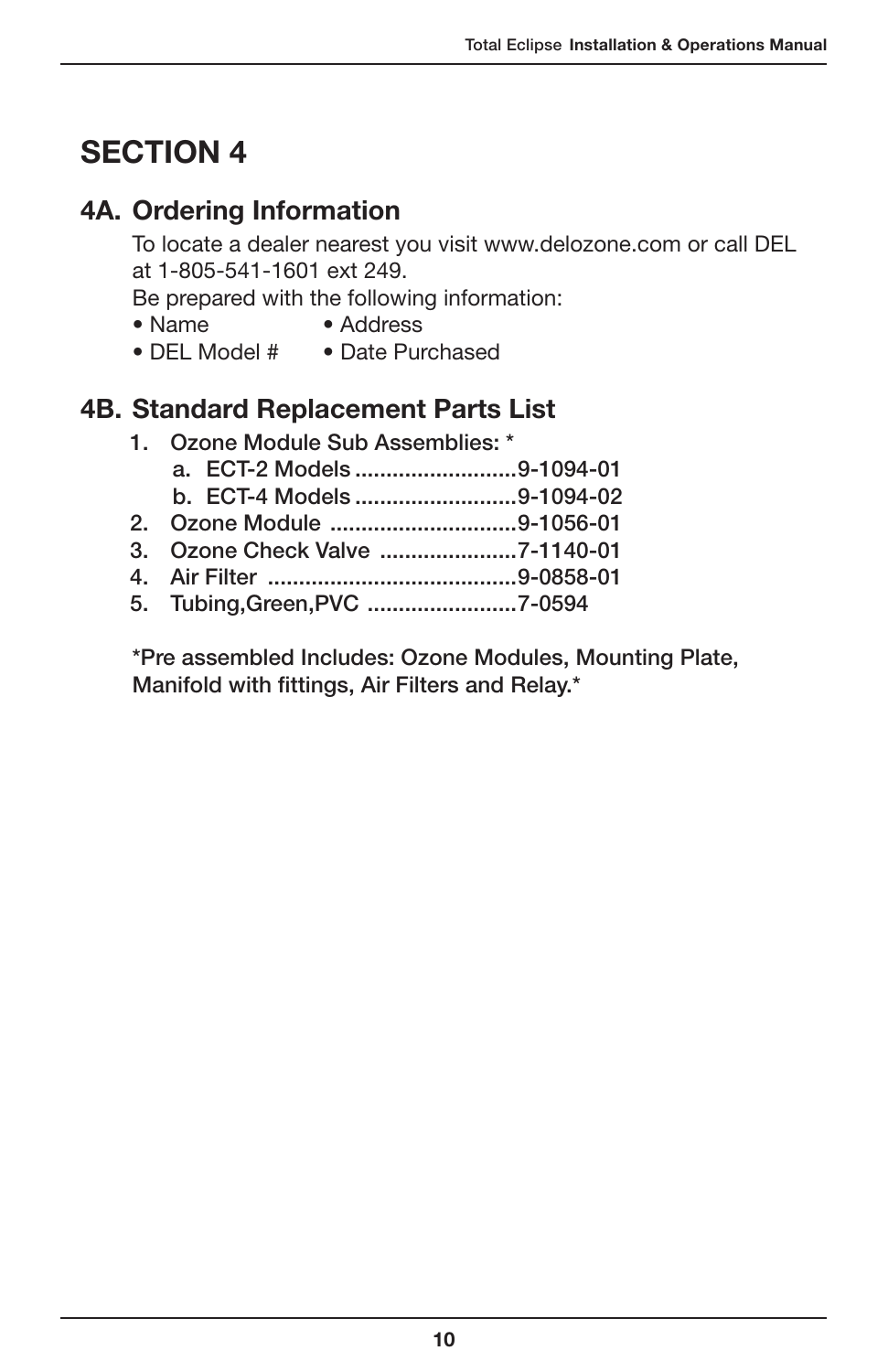# APPENDIX A: Warranty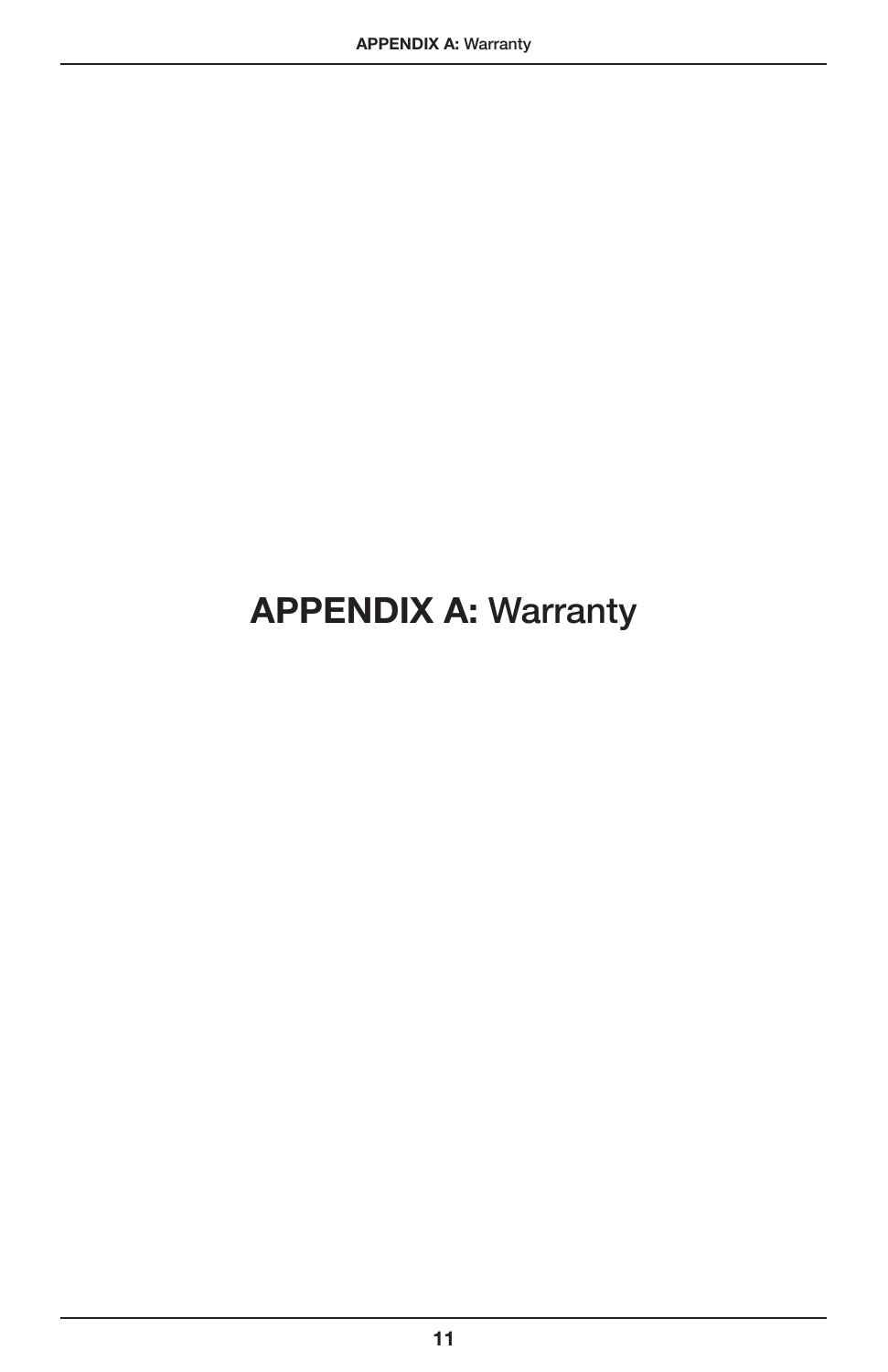#### **DEL OZONE COMMERCIAL PRODUCT LIMITED ONE YEAR WARRANTY**

The limited warranty set forth below applies to products manufactured by DEL OZONE and sold by DEL OZONE or its authorized dealers. This limited warranty is given only to the first retail purchaser of such products and is not transferable to any subsequent owners or purchasers of such products. Systems sized 65 grams or greater require factory commissioning and startup to maintain warranty as set forth below.

DEL OZONE warrants that DEL or DEL authorized dealers will repair or replace, at DEL's option, any part of such products proven to be defective in materials or workmanship within one (1) year of the date of receipt. Parts are covered under the one (1) year warranty when and only when the stated maintenance requirements are met. See owner's manual for complete maintenance details. This Warranty specifically excludes any components not manufactured by DEL OZONE that are external to the products covered, such as pumps, air compressors, monitors, tanks, or related components. DEL OZONE will assist with warranty claims for such components purchased through DEL OZONE; limited to the extent of the manufacturer's standard warranty. ANY REPAIR OR REPLACEMENT WILL BE WARRANTED ONLY FOR THE BALANCE OF THE ORIGINAL ONE (1) YEAR WARRANTY PERIOD

#### . **NOTE: USE ONLY DEL AUTHORIZED DEL REPLACEMENT PARTS. USE OF ANY OTHER PART(S) WILL VOID THIS WARRANTY.**

#### *Any replaced parts must be returned to DEL OZONE for warranty evaluation.*

#### **THIS LIMITED WARRANTY DOES NOT INCLUDE ANY OF THE FOLLOWING:**

- **(a)** Any labor charges for troubleshooting, removal, or installation of such parts.
- **(b)** Any repair or replacement of such parts necessitated by faulty installation, improper maintenance, improper operation, misuse, abuse, negligence, accident, fire, flood, repair materials, and/or unauthorized accessories.
- **(c)** Any such products installed without regard to required local codes and accepted trade practices.
- **(d)** Damage to unit caused by water backflow;
- **(e)** Any implied warranty of merchantability or implied warranty of fitness for particular purpose, and such warranties are hereby disclaimed.
- **(f)** DEL Ozone shall not be liable under any circumstances for loss of use of such product, loss of profits, direct damages, indirect damages, consequential damages, and / or incidental damages.

This warranty gives you specific legal rights. You may have other rights which vary from state to state.

#### **Extended Warranties and Service Agreements are available. Contact DEL for additional details.**

#### **TO OBTAIN WARRANTY SERVICE:**

| Customer Service Number: | (800) 676-1335       |  |
|--------------------------|----------------------|--|
| Fax Number:              | (805) 541-8459       |  |
| E mail                   | service@delozone.com |  |

#### **PROVIDE:**

- **1. Project, contact name, mailing address and telephone.**
- **2. Installer/Mechanical Contractor.**
- **3. Unit Part Number, Serial Number, and date of purchase.**
- **4. The date of failure.**
- **5. A description of the failure.**

After this information is provided, DEL Ozone may release a *RETURN GOODS AUTHORIZATION (RGA) NUMBER.* After receiving the RGA number the part in question must be returned to DEL Ozone, freight prepaid, with the RGA number clearly marked on the outside of the package. All<br>preauthorized defective parts must be returned to DEL Ozone within thirty (30) days Ozone without prior authorization. Returns without the assigned RGA number on the outside of the package will be refused and shipped back to the sender at their expense. Upon receipt of preauthorized returned goods, DEL Ozone will repair or replace, at DEL Ozone's option, the defective product(s) and return them (freight prepaid for products under warranty). Buyer's acceptance of the product and use thereof constitutes acceptance of these terms.

4-1399-01\_Rev.E